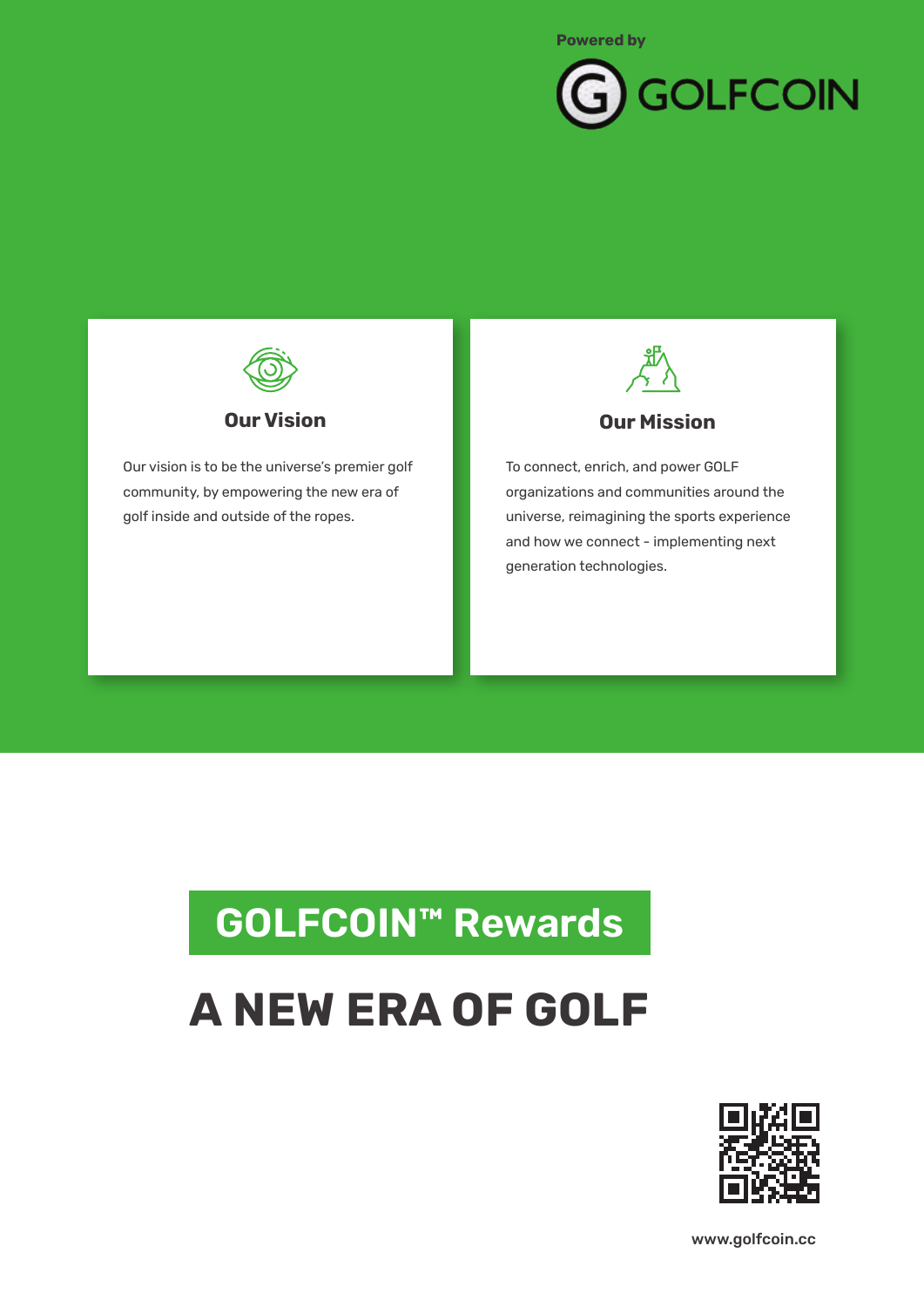The platform is a Rewards Membership platform powered by NFT and blockchain based technology. Golfcoin is about elevating customer shopping experience and engagment. It will be the universal reward and loyalty system for the golf industry, while providing members greater transparency. Golfcoin is not only focused on creating partnerships with the golf industry, but looking for opportunities that can lift the gaming experience of the sport and utilize the incentive based Golfcoin platform, inside and outside of the ropes.

Golf Social will be our umbrella community platform, driven by a DAO. A "DAO" is short for "Decentralized Autonomous Organization". Similar to a Board of Directors, the DAO represents a collective group of voters or decision makers. These voting rights are held by Golfcoin Rewards Members or individuals that hold a large percentage of Golfcoin tokens. The core team and stakeholders will present certain initiatives to vote on as neccessary on an ongoing bases (i.e. monthly/quarterly or as needed). Conversly, members have the opportunity to bring initiatives to a vote.

This DAO structure empowers community members to feel more connected to the platform and to grow the network at a more grassroots level. The incentive for the DAO community is to increase the value of their membership and status, and further drive the value of Golfcoin Rewards. Uiltimately, participating partners will have a more loyal following of engaged reward members.

## **GOLFCOIN™ REWARDS**

Golfcoin will be used as a reward system to reimagine Golf commerce growth. Just as Marriott Bonvoy has their own rewards point system, Golfcoin will be focused on linking consumers (players) with the different merchant channels. The membership tiers can be purchased directly through NFT technology based membership cards, or earned through spending fiat or blockchain based currency and/or tokens. Smart contracts will be developed to reward customers according to the reward tier system. The higher the tier, the higher earn rate of Golfcoin exclusive membership benefits.

Golfcoin Reward partners control tier offerings.

Golfcoin's payment gateway will charge a small fee to complete a transaction. Of this, partial will go directly to the Golfcoin holder, and partial will go to the Golcoin treasury.

Lowest tier. Entry level NFT recieved at lowest cost. Provides access to Golfcoin Rewards ecosystem. Members receive Golfcoin with their fiat or blockchain based purchase, including access to promotional offers exclusive to Golfcoin holders. NFT based Membership can be resold on secondary marketplace.

Second tier. Provides access to Golfcoin Rewards ecosystem. Members receive Golfcoin with their fiat or blockchain based purchase, including access to promotional offers exclusive to Golfcoin holders. NFT Membership can be resold on secondary marketplace.

Third tier. Benefits exceed second tier. Provides access to Golfcoin Rewards ecosystem. Members receive Golfcoin with their fiat or blockchain based purchase, including access to promotional offers exclusive to Golfcoin holders. NFT Membership can be resold on secondary marketplace.

#### **1. Par**

#### **2. Birdie**

#### **3. Eagle**

### **Rewards Tiers**

Golfcoin is in initial development of a mobile app and payment platform. This will be compatible with both merchant POS at brick and mortar, and ecommerce solutions. NFT backed reward membership cards and the Golfcoin Rewards tokens will be stored in the apps personal wallet.







### **Platform**

#### **Fees**

## **Golf Social**

Highest tier level and benefits. Members receive Golfcoin with their fiat or blockchain based purchase, including access to the most exclusive benefits, promotional offers exclusive to Golfcoin holders, and status. NFT Membership can be resold on secondary marketplace.

#### **4. Albatross**